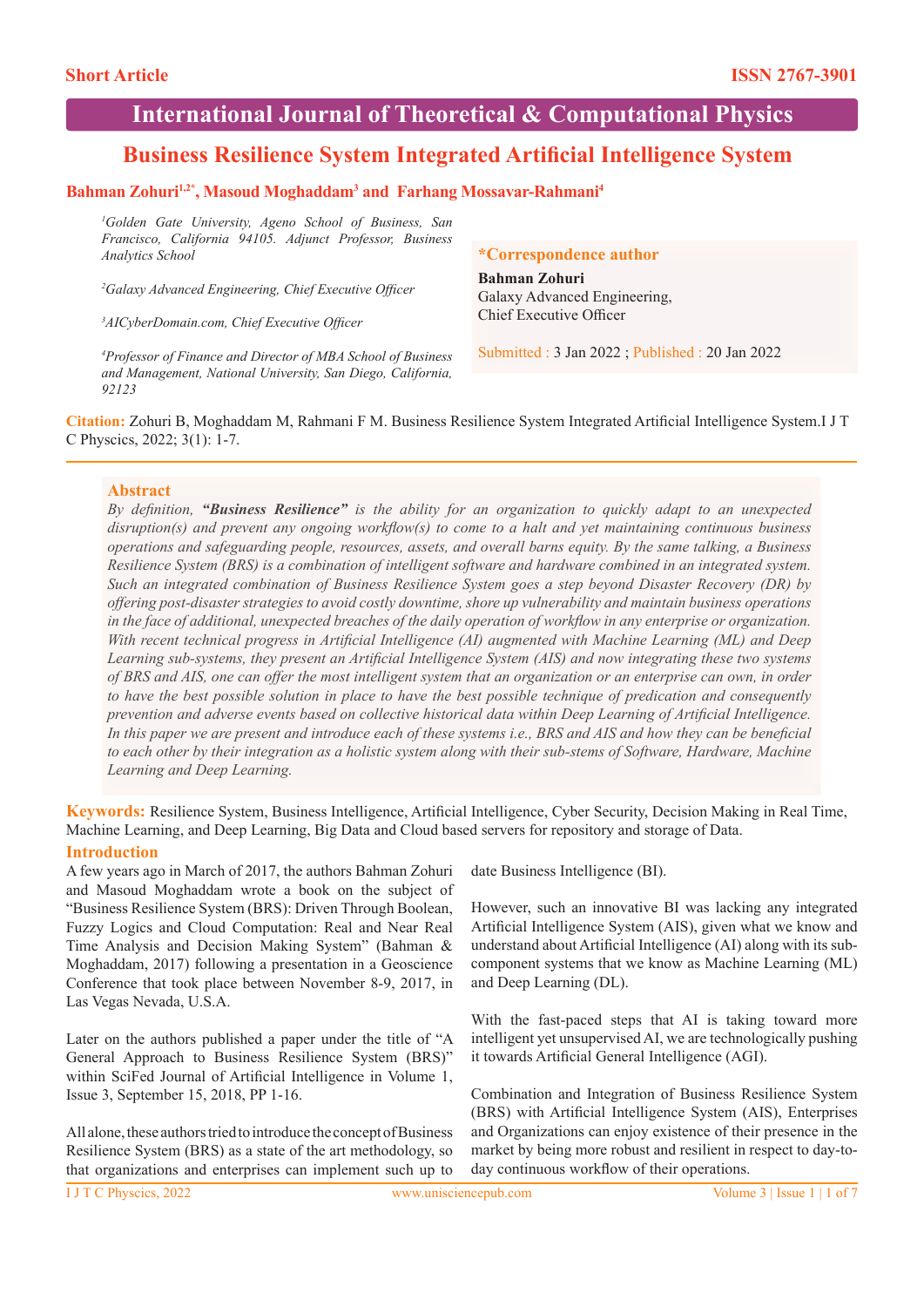In this Technical Memorandum (TM), we are evaluating the integration of the above BRS and AIS complementing each other by augmenting their components. Thus we introduce the holistic description of either system or show how they can be interoperable as super, duper system for any organization.

Artificial Intelligence (AI) as an innovative standalone technology along with its sub-systems such as Machine Learning (ML) and Deep Learning (DL) is one of those technologies that seems to be expanding its reach in every direction including as a complementary approach to Resilience path.

This technology will take center stage at Think 2018. The Resilience thinking is inevitably systems thinking, at least as much as sustainable development is. In fact, "when considering systems of humans and nature Social-Ecological Systems (SES) it is important to consider the system as a whole".

Resilience thinking addresses the dynamics and development of complex SES. Three aspects are central: Resilience, Adaptability, and Transformability. These aspects interrelate across multiple scales. Resilience in this context is the capacity of a SES to continually change and adapt yet remain within critical thresholds. Thus, a combination of such a system along with AI system will provide its human partner (Bahman & Farhang, 2020) an unbitable technological edge of any organizations to maintain their continuity and workflow without any hostile interruptions of their workflow.

The term "Resilience" originated in the 1970s in the field of ecology from the research of C.S. Holling, who defined resilience as "A Measure of the persistence of systems and of their ability to absorb change and disturbance and still maintain the same relationships between populations or state variables." *In short, resilience is best defined as "the ability of a system to absorb disturbances and still retain its basic function fidelity and structure".* Bottom line, the Resilience Thinking derived from Sustaining Ecosystems and People in Changing World and now combine that with Artificial Intelligence, give its innovative technological edge as well.

Overall, this is what we are presenting in this TM.

## **What is Business Resilience System**

There is a sense that humans, at the dawn of civilization, were subject to, and seemingly inferior to, the world's more feral inhabitants. However, as human intellect grew, together with his ability to control or defend himself from wild beasts, so did his confidence. Many scholars believe that mixed images such as the Sphinx symbolize humankind's domination over wild beasts, and over chaos itself. Such images as the Great Sphinx may very well represent animal power tamed by human intelligence and thus, transformed into divine calm.

Early Egyptians were symbolizing the Sphinx with the symbolization of a human head on the body of a lion. As it is evident from the remaining of Great Sphinx today and as illustrated here in Figure-1. show the human head and eyes, the presentation of Vigilant Eye of the Sphinx is to protect and guard a king and his/her kingdom against any adverse events that might have a threat to their kingdom. Such evidence can be, found in both ancient Babylon and Persia.



**Figure1:** Remaining of Great Sphinx in Egypt

Traditionally, mixed, or composite images were, always seen as divine. One way or another, what could be more dangerous and powerful, or more self-assured than the king of the jungle with the mind of a human king.

The magnificent gate, which was dedicated to the Babylonian Goddess Ishtar, was once included among the Seven Wonders of the Ancient World until it was replaced by the Lighthouse of Alexandria in the 3rd century BC. Today, a reconstruction of the Ishtar Gate, using original bricks, is located at the Pergamon Museum in Berlin.

All these symbols and beliefs from ancient civilization up to a modern world of technology are part of our resiliency symbology and now innovative technology that we are relying on.

Business resilience begins with an understanding that workflows must be preserved in order for organizations to survive unexpected events. An often-overlooked challenge of business resilience planning is the human element, whereby individuals in a chaotic situation must be prepared and educated on how to respond accordingly.

Business resilience planning is sometimes referred to as "Business Continuity Planning (BCP)" , thus holistically it can be described that, Business continuity is an organization's ability to maintain essential functions and stability, during and after a disaster has occurred as it is illustrated in Figure-2.

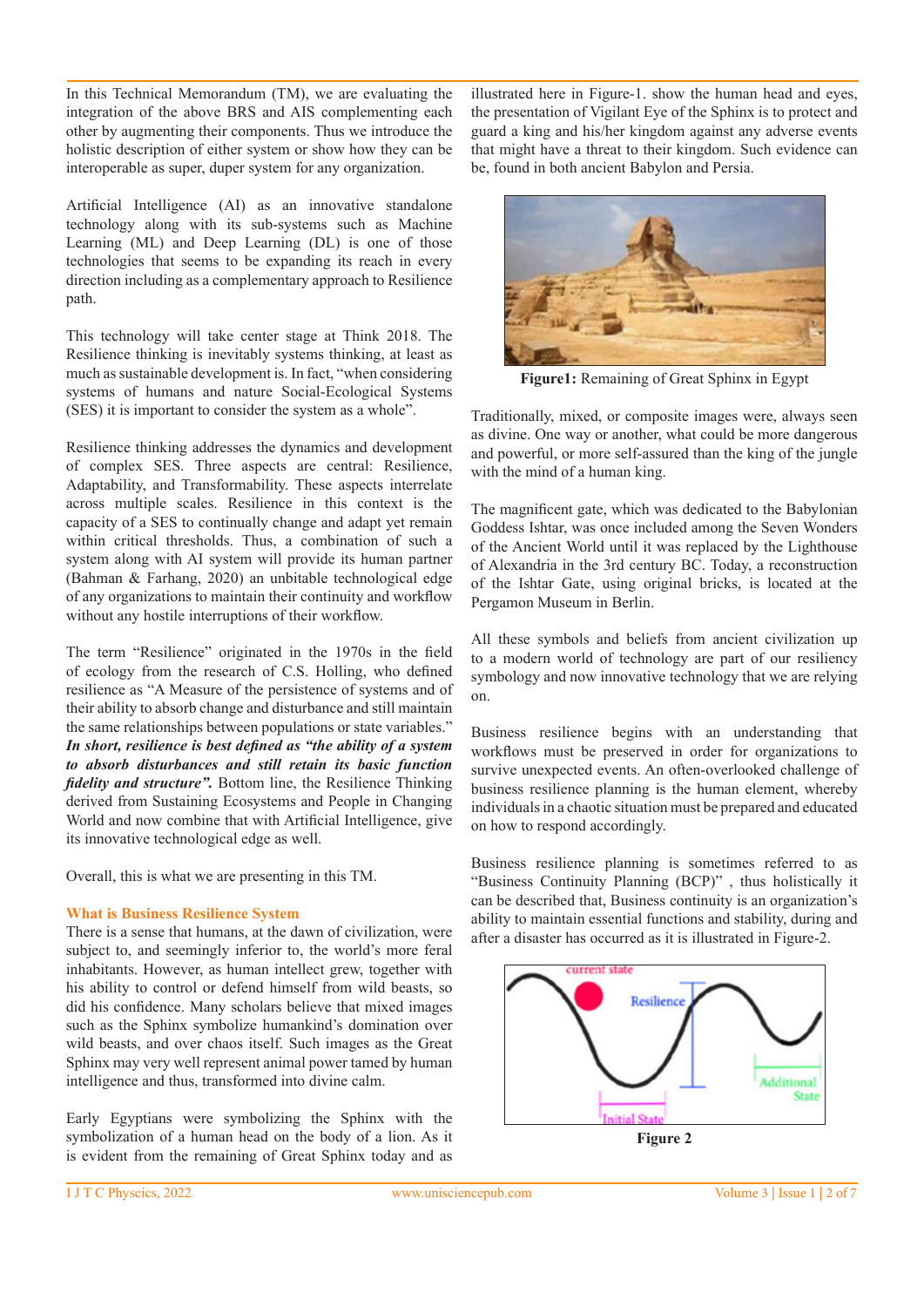Business Continuity Planning establishes risk management processes and procedures that aim to prevent interruptions to mission-critical services and reestablish full function to the organization as quickly and smoothly as possible.

Business Resilience System (BRS) is driven by being Reactive to Proactive safety through resilience innovation.

In a world of finite resources, irreducible uncertainty and multiple conflicting goals, safety is, created through proactive resilient processes rather than through reactive barriers and defenses. Building a solid infrastructure based on different facets of resilience as the ability of systems to anticipate and adapt to the potential for surprise and failure, or unpredictable events, whether manmade or a natural disaster is a fundamental requirement for today's organizations and enterprises. These fundamental requirements guarantee the survivability of organizations and enterprises from the Business Process Management (BPM) and Business Continuity Management (BCM) perspective (Bahman & Moghaddam, 2017).

Until recently, the dominant safety paradigm was based on searching for ways in which limited or erratic human performance could degrade a well-designed and 'safe system'. Techniques from many areas such as reliability engineering and management theory were used to develop 'demonstrably safe' systems. The assumption seemed to be; once that safety is established, it can be maintained by requiring that human performance stays within prescribed boundaries or norms. Since 'safe' systems needed to include mechanisms that are guarded against people as unreliable components, understanding of how human performance which could stray outside these boundaries could become important.

According to this paradigm, 'error' was something that could be categorized and counted. This led to numerous proposals for taxonomies, estimation procedures and ways to provide the much-needed data either structured or unstructured, for error tabulation and extrapolation. Studies of human limits became important to guide the creation of remedial or prosthetic systems that would make up for the deficiencies of people and that is why with modern technology and innovation Artificial Intelligence System (AIS), we can overcome this deficiency (Bahman & Farhang, 2020).

As we know, Today, artificial intelligence (AI) is capable of learning from its experience through the element of its Machine Learning (ML) in conjunction with Deep Learning (DL) component and using them to adjust to new input and perform human-like performance, or at least to complement and enhance human abilities. Because of this capability, it pervades every aspect of the enterprise in the years to come. That is why we believe AI, Automation, and Analytics are central to the success of the enterprise and encompass critical business areas, including data, business processes, the workforce, and risk and reputation (Bahman & Farhang, 2020).

Again, a combination of Business Resilience System (BRS)

integrated with Artificial Intelligence System (AIS) is the best possible combination that an organization or enterprises can possess in their arsenal in order to maintain their continuities, and consequently their survivability, going forward with their day-to-day operation. For that organization have to be on top of their massive accumulated historical and incoming data for their data analytics and consequently predictive analytics with help from Artificial Intelligence System (AIS) in place.

Such abilities and capabilities would allow the organization to become master of their (Bahman & Moghaddam, 2017). Data collecting (Bahman & Moghaddam, 2018) Information processing from these data and thus (Bahman & Farhang, 2020). The knowledge obtained would provide their stakeholders the (Bahman & Farhang, 2020). Power of decision making and thus with all these four capabilities one can establish a paradigm of forecasting as well, a tool that is essential for resiliency and survivability of their continuity operations (Bahman & Farhang, 2020; Bahman et al, 2022)

Note that Reference (Bahman & Farhang, 2020) has been replaced by complete references as Reference (Bahman et al, 2022) in the form of 4-Volumes by Academic Press publishing company.

With the Internet of Things (IoT) in place past few decades, companies, and organizations as part of their resiliency system, need to be very protective of their data and information within their repository and i-cloud servers in respect to any intelligent malware as well as any cyber-attacks. Today's campaign against any cyber-attack has put a huge demand on cyber security and on information security folks at different levels of any organization. Therefore, processing incoming data as sets of information becomes more and more critical.

Furthermore, the data are often, imprecise and include both quantitative and qualitative elements. For these reasons it is important to extend traditional decision-making processes by adding intuitive reasoning, human subjectivity, and imprecision. To enhance this process of decision-making, these authors have taken an unorthodox approach by applying a new growing technology known as neural network as part of driving infrastructure for artificial intelligent systems to take over from human being in order to satisfy the demand for real time decision making (Bahman & Masoud, 2020).

Bottom line, data is a basic driven factor of any organization's daily operation both from historical and present incoming activities in real-time, for BRS and AIS to function properly while being integrated and interoperable. These data would come in the form of both structure and unstructured format, thus augmented Deep Learning (DL) and Machine Learning (ML) have to be smart enough, to learn from the past to present real-time aspects of them, while making sure they are trustable data, yet they are not duplicated either, thus the information gained from these data are very up-to-date for the Business Resilience System to function accordingly and maintain the Business Continuity (BC) under its Business Continuity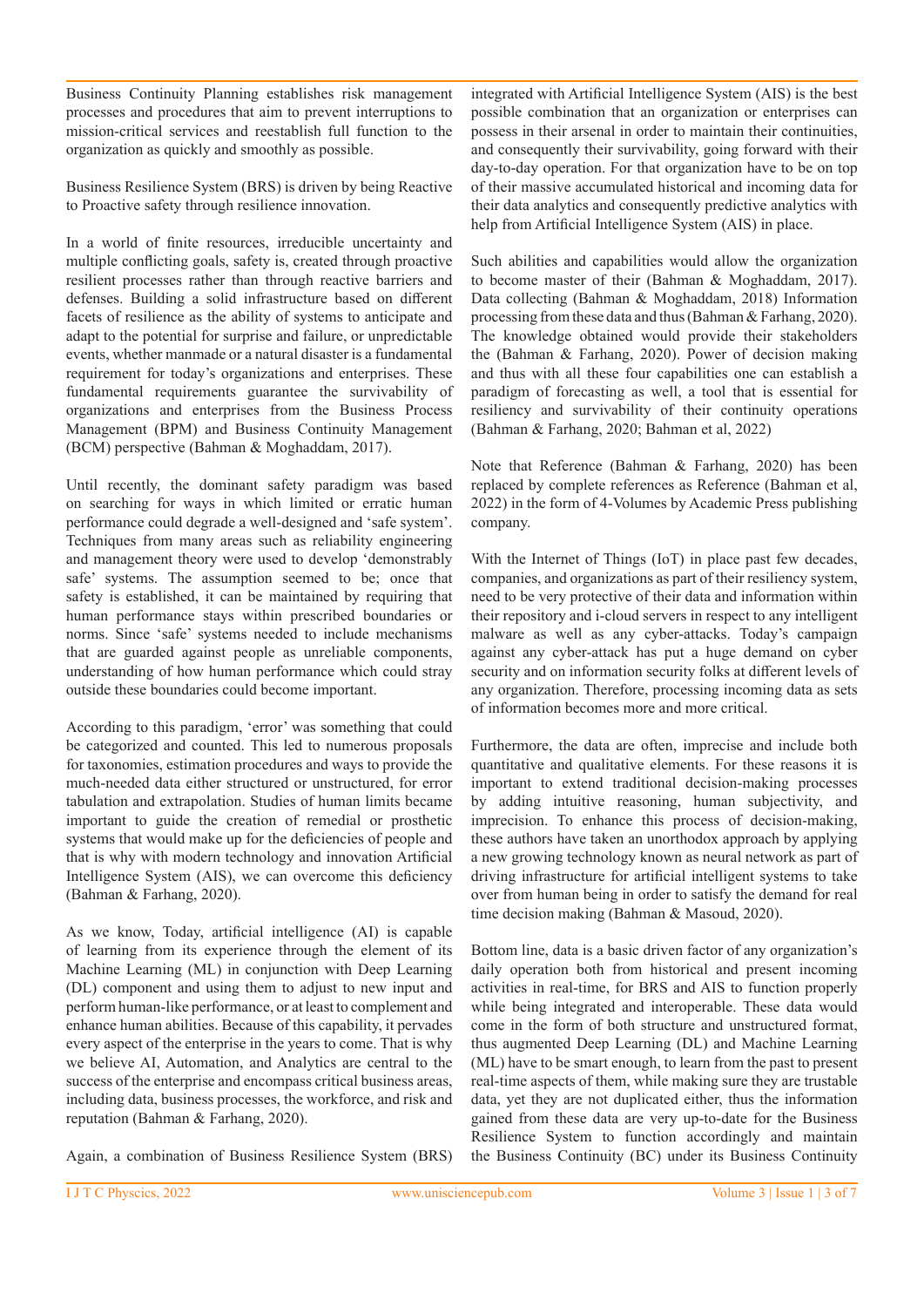Management (BCM) and Service Level Agreement (SLA) rules in place (Bahman & Moghaddam, 2017; Bahman & Moghaddam, 2018).

In conclusion of this section, we may define that first, Business Resiliency is that:

*"The ability of an organization to absorb and adapt in a changing environment to enable it to deliver its objectives and to survive and prosper"*

And secondly, for BRS to be effective in terms of business continuity we need to define BCM based within scope of the Plan, Do, Check and Act (PDCA) as described in next section, we can define Business Continuity (BC) as:

*"The capability of an organization to continue the delivery of products or services at acceptable predefined levels following a disruption".*

**Business Continuity: The Plan Do Check Act (PDCA) Cycle** Business Continuity (BC) and Business Continuity Management (BCM) would come to play and matters of concerns in any organization rises from disruption workflow within their daily operation. So, a "disruption", may happen for any business and it could be anything from your top performer resource or employee damaging your computer or a virus attack as simple examples, or a drastic policy change due to new legislation that may impact your product line, or even an unforeseen event in the local or global economy that destroys what you have taken years to build and bank on your continuous existence.

Bottom line, Business Continuity (BC) means anticipating such disruptions and preparing a plan to ensure that you can continue business operations if the disruptions materialize and all these falls on implemented Business Continuity Management (BCM) rules and policy in place.

Thus, to have such management in place for an organization, one can utilize the Plan Do Check Act (PDCA) cycle as defined in this section and describes the activities.

Graphically, "The Plan Do Check Act (PDCA)" cycle depicted in Figure-3 here.





By definition, The Plan Do Check Act cycle is the operating principle of ISO's management system standards and as we know ISO means "In Search Of" as the most common definition as an acronym for the International Organization for Standardization, headquartered in Switzerland and from the point of view of this organization, ISO defines rules and standards to aid in tasks for virtually all products that people use, including rules and standards about how products are made and how quality control tests should be performed.

The International Organization for Standardization ISO sets the standards in many businesses and technologies, including computing and communications. The term ISO is also not an abbreviation originally, but instead derives from the Greek word īsos, meaning equal.

Its formal structure includes processes that regularly examine performance and ensure that the system continues to provide ongoing benefits.

In summary, the steps in each successive PDCA cycle are:

#### **PLAN**

Establish the objectives and processes necessary to deliver results in accordance with the expected output (the target or goals). By establishing output expectations, the completeness and accuracy of the specification are also a part of the targeted improvement.

## **DO**

Implement the plan, execute the process, make the product. Collect data for charting and analysis in the following "CHECK" and "ACT" steps.

## **CHECK**

Study the actual results (measured and collected in "DO" above) and compare them against the expected results (targets or goals from the "PLAN") to ascertain any differences. Look for deviation in implementation from the plan and also look for the appropriateness and completeness of the plan to enable the execution, i.e., "Do". Charting data can make this much easier to see trends over several PDCA cycles and in order to convert the collected data into information. Information is what you need for the next step "ACT".

In summary, the organization must continue to regularly check whether the control measures are working and remain relevant to meeting the organization's needs, especially as the environment changes. Testing will identify whether the continuity metrics can be met using existing measures or more is required.

## **ACT**

Based on the results of the tests and actual disruptions, the leadership will need to take both corrective and preventive measures to ensure the business continuity plan remains effective for the ever-evolving context that the business faces.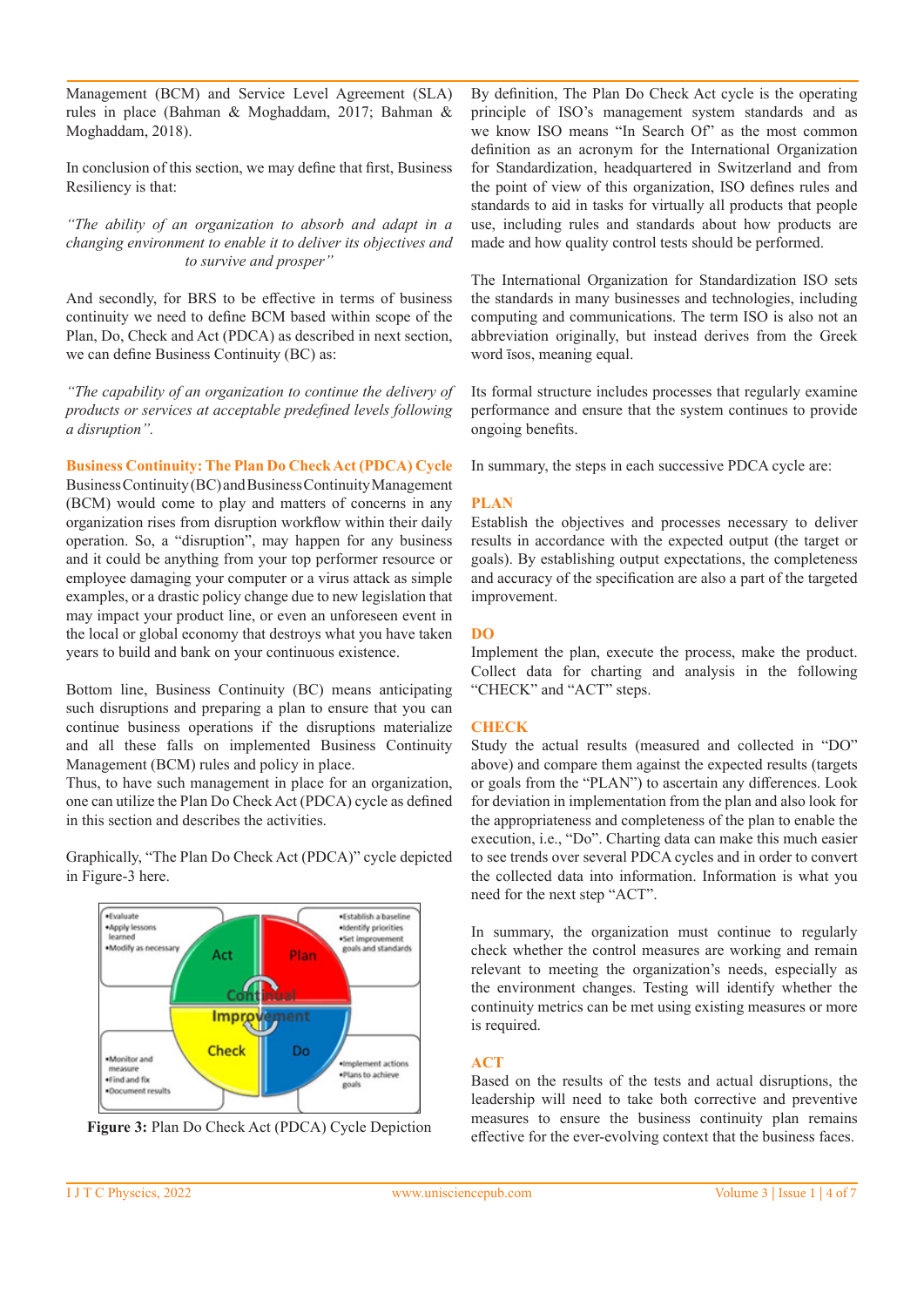#### **What is Artificial Intelligence System (AIS)**

While the main goal of Business Intelligence (BI) is to streamline the process of collecting, reporting, and analyzing data, Artificial Intelligence (AI) has a different approach to this goal. Using BI allows companies to improve the quality of the data they collect and the consistency with which they collect it. Thus, we need to know what the AI and its functionality and capabilities are and how it deals with data that is dumped on us with an overwhelming sheer volume and we need to have a better information in order to increase our knowledge thus having the power of a trusted decision making for our daily routine operations within our enterprise as stakeholders.

Modeling human intelligence is one of the primary goals of artificial intelligence. By modeling human behaviors and thought- processes, AI programs can learn and make rational decisions.

The technology professionals who build and operate AI programs are often trying to answer certain questions:

- Can machines learn and adapt?
- Can machines develop reliable intuition?

Exploring these questions can yield significant benefits for businesses willing to invest and experiment. Using AI-driven applications, like chatbots in the early days of AI technology, can drive greater efficiency and profits.

Beyond simply clarifying a messy picture, AI can provide human operators with prescriptions, and can act on those prescriptions autonomously.

Unlike BI, which makes analyzing data much easier but leaves decision-making in the hands of humans, AI can enable computers to make business decisions themselves. For example, chatbots can, without human intervention, answer customer questions. Beyond simply clarifying a messy picture, AI can provide human operators with prescriptions and can act on those prescriptions autonomously.

Considering what we have said about Artificial Intelligence (AI), the question now is what is AI? and how it works in a simple term.

Artificial intelligence (AI) is the ability of a computer program or a machine to think and learn similar to the way that the human brain does it naturally. It is also a field of study which tries to make computers "smart". However, there are key factors to know about AI and they are:

- It is very important to distinguish different types of Artificial Intelligence and different phases of the evolution of AI when it comes to developing application programs
- Without recognizing the different types of AI and the scope of the related applications, confusion may arise, and expectations may be far from reality
- In fact, the "broad" definition of Artificial Intelligence is

"vague" and can cause a misrepresentation of the type of AI that we discuss and develop today

In depicted form, artificial intelligence can be illustrated in a simple form as Figure-5. This figure is a presentation of today's supervised artificial intelligence that we are accustomed to, and more sophisticated version of this AI is Artificial Super Intelligence (ASI) in the near future that will operate in an unsupervised mode and possibly may possess conscience capability of a human being. A simple form of different levels of AI is depicted in Figure5 here.



**Figure 4:** Presentation Artificial Intelligence in Relation with Machine Learning and Deep Learning



**Figure 5:** Schematic of Different Levels of Artificial Intelligence

Artificial Intelligence has grabbed the center stage of business intelligence, despite having been around for decades, due to the growing pervasiveness of data, the scalability of cloud computing, the availability of AI accelerators, sensors, processors and the sophistication of the ML and DL algorithms it has become the dominant talk of the industry and basis for next-gen revolution in IT. A company like IDC technology 6, predicted that by 2019, 40% of Digital Transformation (DX) and big data initiatives will use AI services; by 2021, 75% of commercial enterprise apps would use AI, over 90% of consumers will interact with customer support bots, and over 50% of new industrial robots will leverage AI.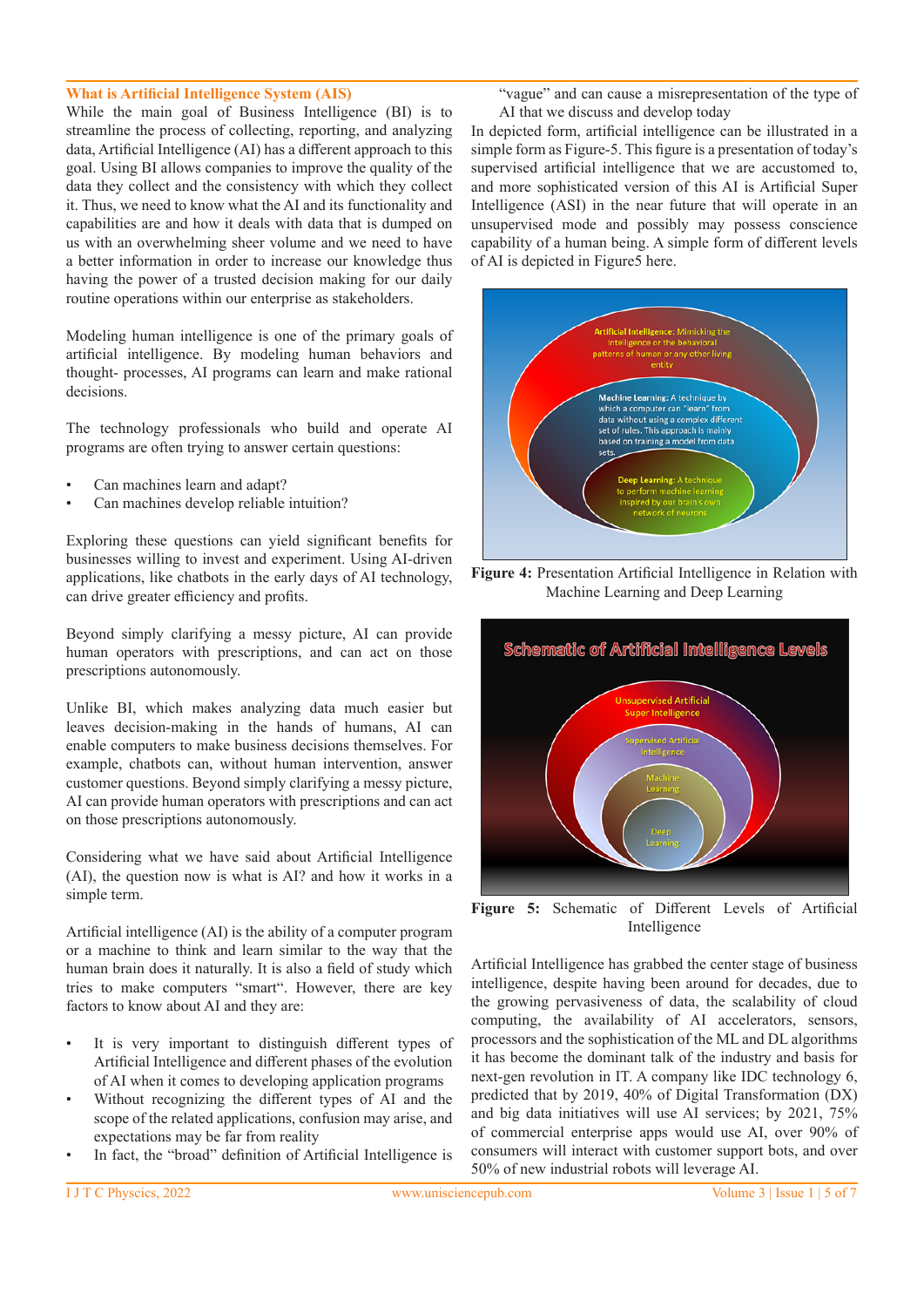Digital transformation (DX) is reaching a macroeconomic scale. Intelligent applications based on Artificial Intelligence (AI), Machine Learning (ML), and continual Deep Learning (DL) are the next wave of technology transforming how consumers and enterprises work, learn, and play. While data is at the core of the new digital economy, it's also about how you sense the environment and manage the data from the edge to the core cloud, analyze it in near real-time, learn from it, and then act on it to affect outcomes. The Internet of Things (IoT), mobile devices, big data, AI, ML, and DL all combine to sense and collectively learn from an environment continually. What differentiates winning organizations is how they leverage that to deliver meaningful, value-added predictions and actions for improving industrial processes, healthcare, experiential engagement, or any other kind of enterprise decision making. AI business objectives are balanced between tactical and strategic, and they can range from improvement in operational efficiencies to increasing competitive differentiation, from maximizing existing product revenue to launching new digital revenue streams.

AI along with its sub-sets of Machine Learning (ML) and Deep Learning (DL), presents a collection of multiple technologies utilizing Tensor Processing Unit (TPU) and Graphics Processing Unit (GPU) (i.e., See Wikipedia or Internet for more information) suggested by companies such as Google and Apple as a better and more enhanced processing units embedded AI Algorithms along with TensorFlow software interface hand-shaking with Python language written for command and control aspect of these algorithms are capable of enabling machines to sense, comprehend and act – and learn, either on their own and partner with its inventor human in order to augment human activities.

Artificial Narrow Intelligence (ANI) and subsequently, Artificial General Intelligence (AGI) driven by Artificial Neural Network (ANN) and their capability of cognitive and natural language learning someday may present a future matrix augmenting its human master and even surpass him/her by being Homo-Fabians and Homo-Sapiens not too far away from the present time (Bahman & Masoud, 2020; Zohuri & Mossavar Rahmani, 2019).

Artificial Narrow Intelligence and Artificial General Intelligence are using a capability that is known as Artificial Neural Network (ANN). It is a computational model based on the structure, functions of biological neural networks, and is one of the main tools used in machine learning. They are brain-inspired systems that are intended to replicate the way that we humans learn. ANN belongs to a group of informationprocessing techniques that can be used to find knowledge, patterns, or models from a large amount of data. In general, there are three classes of Artificial Neural Networks that one needs to focus on, and they are listed below:

- 1. Multilayer Perceptron (MLP).
- 2. Convolutional Neural Network (CNN).
- 3. Recurrent Neural Network (RNN).

These three classes of neural networks provide and augment a lot of flexibility to Artificial Narrow Intelligence (ANI) and have proven themselves over decades to be useful and reliable in a wide range of problems that are tasked to move towards Artificial General Intelligence (AGI) to handle. They also have many subtypes to help specialize them to the quirks of different framing of forecasting and prediction problems and different datasets at the level of Big Data both structured and unstructured (Zohuri & Mossavar Rahmani, 2019).

With this new technology on the horizon and rapidly growing among companies and startups in Silicon Valley in particular, one is wondering if this augmentation really helps humans or hurts it by taking over of so many traditional laborers work away from human by industry going toward full automation in their assembly line as an example.

Compelling data reveal a discouraging truth about growth today. There has been a marked decline in the ability of traditional levers of production—capital investment and labor—to propel economic growth.

Yet, the numbers tell only part of the story. Artificial Intelligence (AI) is a new factor of production and has the potential to introduce new sources of growth, changing how work is done and reinforcing the role of people to drive growth in business (Liew, 2007).

# **Conclusion**

Artificial intelligence is the core for applications and enterprises which use the human intelligence for basic functionality. The human intelligence can be used as a symbol structure and symbolic operations which are primarily used in digital computers. Business intelligence focuses on reports to management and analyzing data with data mining and data warehousing procedures. The organization uses business intelligence to gain achievable insight of the data. This includes basic operational analysis or spreadsheet analysis. It is mandatory to analyze the requirements and select the suitable module for application development using artificial intelligence or business intelligence or a combination of both. In summary, Artificial Intelligence enables us to put our data in a perspective that will work for us rather than overwhelming us with its sheer volume.

By analyzing all the data that has been collected and delivering real time recommendations, AI enables you to actually use your data to your competitive advantage. If your competitors aren't using AI, they'll be stuck sifting through mountains of data on their own. By using AI, you'll be able to harness the power of the data you collect, identify more trends, build recommended actions based on those trends, and ensure that those actions and surrounding context are delivered to your end users exactly when and where they need them (Bahman & Mossavar, 2022).

Moreover, a magic position for an organization or enterprise to be a resilient operation is naturally implementation a Business Resilience System Integrating an Artificial Intelligence System.